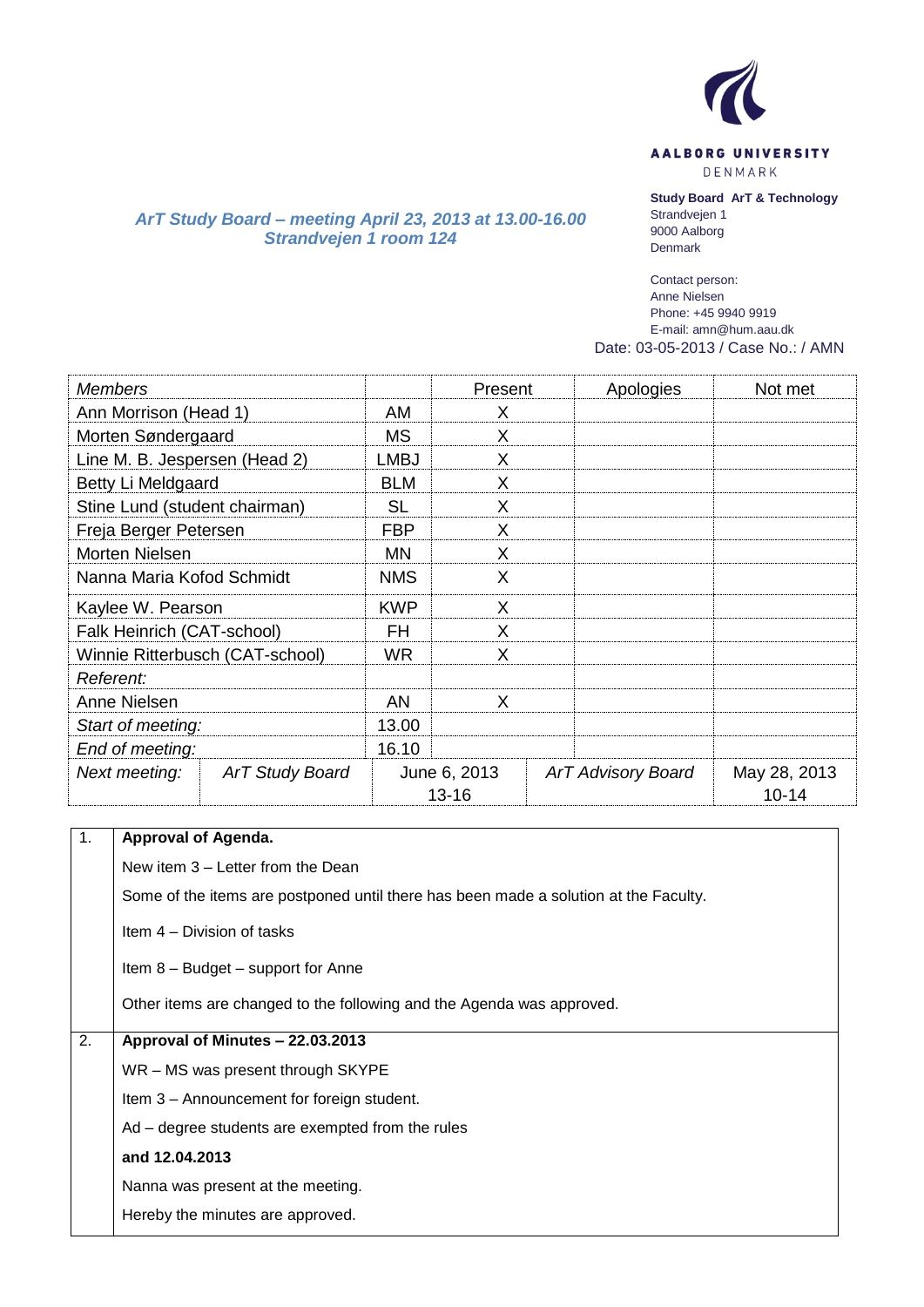

| $\overline{3}$ . | <b>Head of ArT Study Board</b>                                                                                                                                                                                                                                                                                                                                                                                                                               |
|------------------|--------------------------------------------------------------------------------------------------------------------------------------------------------------------------------------------------------------------------------------------------------------------------------------------------------------------------------------------------------------------------------------------------------------------------------------------------------------|
|                  | Discussed about the new situation - Head of ArT Study Board. Message from the Dean, Our situation<br>demands some decisions from the Faculty.                                                                                                                                                                                                                                                                                                                |
|                  | The ArT Study Board elected LMBJ and AM ad Heads at the last meeting - we know it is not a strong<br>solution but everybody agreed on that and it needs support from all in the board. AM haven't got the<br>time and LMBJ's position as an assistant professor, is not allowed to be full time Head. There was a<br>new voted where all voted yes.                                                                                                          |
|                  | The ArT Study Board continues the work as usual until we get other orders.                                                                                                                                                                                                                                                                                                                                                                                   |
| 4.               | <b>Announcements:</b>                                                                                                                                                                                                                                                                                                                                                                                                                                        |
|                  | News from Head of Study Board (AM)                                                                                                                                                                                                                                                                                                                                                                                                                           |
|                  | <b>Obel Professors</b>                                                                                                                                                                                                                                                                                                                                                                                                                                       |
|                  | ArT need the remaining position to be possessed – it is part of our resources, and what Art was<br>promised. Next step is to contact Mikael Vetner and Ståle Stenslie to start the process. A request<br>with suggestion of what kind of field we need to cower.                                                                                                                                                                                             |
|                  | Transparing process are needed how and what the study board has to do, but it was decide to start<br>the process by bringing names to sample a list.                                                                                                                                                                                                                                                                                                         |
|                  | AM/LMBJ contact Mikael Wetner and Ståle Stenslie.                                                                                                                                                                                                                                                                                                                                                                                                            |
|                  | Relate News (AM)                                                                                                                                                                                                                                                                                                                                                                                                                                             |
|                  | AM – start the process by bringing names to sample a list for Obel professors.                                                                                                                                                                                                                                                                                                                                                                               |
|                  | Problem with that we cannot discuss ArT & Technology needs with RELATE as Mark Grimshaw from<br>Music is one of the chairs (states not RELATE business), yet the Obel Professors are a research for<br>Art & Technology issue (as well as for the study). Composition of RELATE needs to be better suited to<br>ArT needs. Clarify, this Obel monies is for Art & Technology? Now in RELATE hands but should be<br>used for ArT & Technology research needs? |
|                  | Next meeting 03.05.13 at 11.00.                                                                                                                                                                                                                                                                                                                                                                                                                              |
|                  | News from CAT-School (FH)                                                                                                                                                                                                                                                                                                                                                                                                                                    |
|                  | STÅ production / budget<br>٠                                                                                                                                                                                                                                                                                                                                                                                                                                 |
|                  | ArT should fulfill the STÅ prognoses. ArT have a budget of 105 STÅ – at the time we have gained<br>41% there is remaining 49%.                                                                                                                                                                                                                                                                                                                               |
|                  | AN will look at the statistic and see when students leave ArT before finishing exam.                                                                                                                                                                                                                                                                                                                                                                         |
|                  | <b>Revision of Study Regulation</b><br>٠                                                                                                                                                                                                                                                                                                                                                                                                                     |
|                  | FH and MS will start the process – it has to be finish according to the accreditation.                                                                                                                                                                                                                                                                                                                                                                       |
|                  | News from Students Representative (SL)                                                                                                                                                                                                                                                                                                                                                                                                                       |
|                  | No news.                                                                                                                                                                                                                                                                                                                                                                                                                                                     |
|                  | News from Student Counselors (SL/KWP)                                                                                                                                                                                                                                                                                                                                                                                                                        |
|                  | Competition - Christiania bikes<br>٠                                                                                                                                                                                                                                                                                                                                                                                                                         |
|                  | Jesper Thorup Nielsen does not want any LED or light on the bikes. It is a working tool – it is not<br>safe putting in wires etc. only painting. We wait and see the posted proposal and make decisions<br>from that.                                                                                                                                                                                                                                        |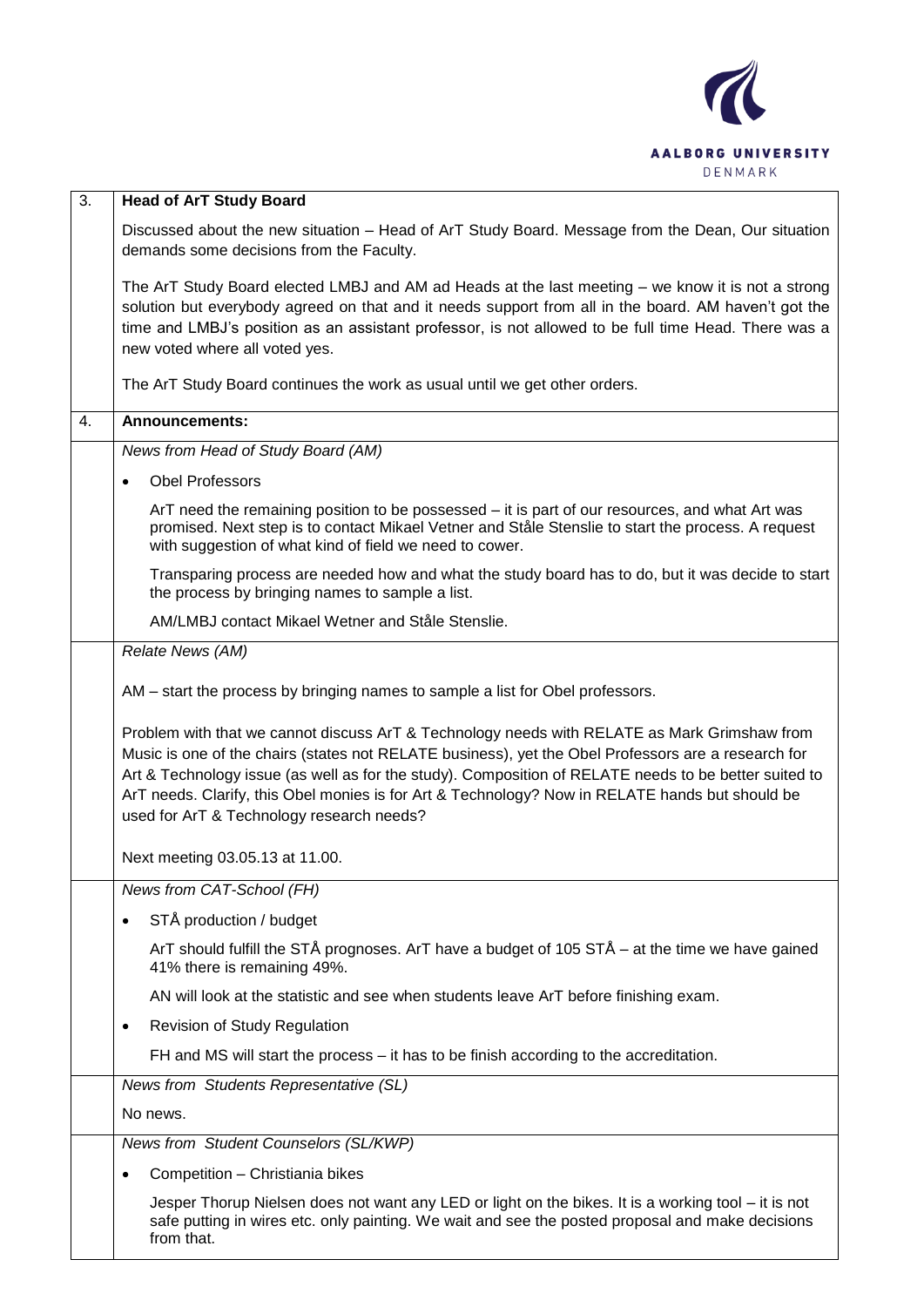

|    | Morten and Nanna will take over as Student Counselors.<br>$\bullet$<br>Has been invited to a session bye International Office to tell about being an International student at<br>$\bullet$<br>AAU - it will be in May.                                                                                                                |
|----|---------------------------------------------------------------------------------------------------------------------------------------------------------------------------------------------------------------------------------------------------------------------------------------------------------------------------------------|
|    | Discussion about contacts to students before dropping-out. SL will make a note in the "START-<br>$\bullet$<br>KIT" to tell what you can use the Students Counselors for.                                                                                                                                                              |
|    | News from Copenhagen (MS)                                                                                                                                                                                                                                                                                                             |
|    | No news.                                                                                                                                                                                                                                                                                                                              |
| 5. | Advisory board - new members, international, new date                                                                                                                                                                                                                                                                                 |
|    | Tim Marshal from Parsons, NY has accepted to be a member of ArT Advisory Board.                                                                                                                                                                                                                                                       |
|    | Sophie Løssing wants to stop as a member. (Both has been accepted by the Dean by mail 24.04.13 -<br>AN).                                                                                                                                                                                                                              |
|    | We still need one more member. Johanne Priem Bugge suggest it must be one with international and<br>business connections.                                                                                                                                                                                                             |
|    | It is to be discussed at the meeting May 28, 2013 at 10 am to 14 pm.                                                                                                                                                                                                                                                                  |
|    | MS suggested: Frederik Preisler, Viktor Andersens Maskinfabrik.                                                                                                                                                                                                                                                                       |
|    | LMBJ suggested: Bo Stjerne, Lego                                                                                                                                                                                                                                                                                                      |
|    | Task according to the meeting:                                                                                                                                                                                                                                                                                                        |
|    | Minutes - AM/LMBJ<br>$\bullet$<br>Be well prepared.<br>٠<br>Short description of what we need according to the accreditation guidelines - WR<br>٠<br>Curriculum, revision - FH/MS<br>٠<br>Marketing task - WR/FH<br>٠                                                                                                                 |
|    | Number of student – where are the student after BA - AN<br>٠<br>Profile the BA exhibition a lot this year. It is at the same time as the Carnival and will be as "Open<br>house event". Carsten Friberg and Ståle Stenslie.                                                                                                           |
| 6. | ArT1 hard task before withdrawal without academic penalty                                                                                                                                                                                                                                                                             |
|    | Ensure to keep the students at the study and give them tasks to make sure that those who want to<br>drop-out do it before 01.10 and not leaving one by one.                                                                                                                                                                           |
|    | To indicate that it is a hard task to be an ArT Student.                                                                                                                                                                                                                                                                              |
|    | Full schedule from day 1 with lesson all day instead of introductions, programming and electronic at the<br>beginning. Important to introduce the Study Regulation, Study Guide, How to log-on, Moodle, Library<br>etc. Lot of study activities - workshop/miniproject where you have to do an assignment and a presenta-<br>tion fx: |
|    | <b>Art History</b><br>٠<br>Electronic<br>$\bullet$<br>Assignment                                                                                                                                                                                                                                                                      |
|    | The RUS period must be shortened down and with less drinking and parties. Not all likes drinking.                                                                                                                                                                                                                                     |
|    | Both should be possible and important – when you start you are motivated to do an effort and you<br>need to socialize as well. The RUS period could be no more than 1 week. If you want to party it should<br>be in weekends only.                                                                                                    |
|    | It might increase the drop-out %, but                                                                                                                                                                                                                                                                                                 |
|    | The ArT Study Board recommends that the schedule is tightened up in the first weeks. To make sure<br>that the students knows that this is what they want.                                                                                                                                                                             |
|    | Information about this must be passed on to the coordinator for ArT1 (AM/LMBJ)                                                                                                                                                                                                                                                        |